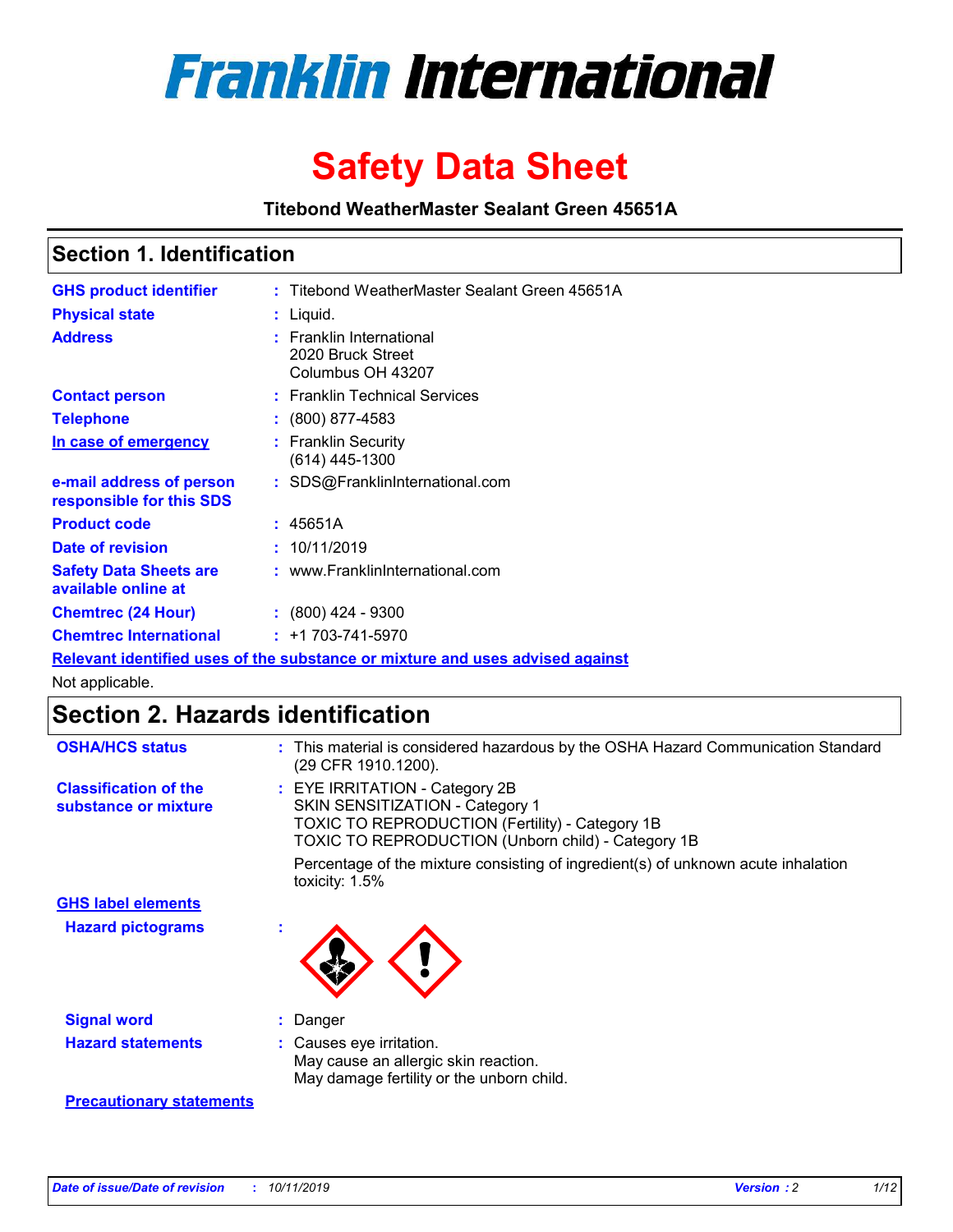### **Section 2. Hazards identification**

| <b>Prevention</b>                          | : Obtain special instructions before use. Do not handle until all safety precautions have<br>been read and understood. Wear protective gloves. Wear eye or face protection.<br>Wear protective clothing. Avoid breathing vapor. Wash hands thoroughly after handling.<br>Contaminated work clothing must not be allowed out of the workplace.                                                        |
|--------------------------------------------|------------------------------------------------------------------------------------------------------------------------------------------------------------------------------------------------------------------------------------------------------------------------------------------------------------------------------------------------------------------------------------------------------|
| <b>Response</b>                            | : IF exposed or concerned: Get medical attention. IF ON SKIN: Wash with plenty of<br>soap and water. Wash contaminated clothing before reuse. If skin irritation or rash<br>occurs: Get medical attention. IF IN EYES: Rinse cautiously with water for several<br>minutes. Remove contact lenses, if present and easy to do. Continue rinsing. If eye<br>irritation persists: Get medical attention. |
| <b>Storage</b>                             | : Store locked up.                                                                                                                                                                                                                                                                                                                                                                                   |
| <b>Disposal</b>                            | : Dispose of contents and container in accordance with all local, regional, national and<br>international regulations.                                                                                                                                                                                                                                                                               |
| <b>Hazards not otherwise</b><br>classified | : Product generates methanol during cure.                                                                                                                                                                                                                                                                                                                                                            |
|                                            |                                                                                                                                                                                                                                                                                                                                                                                                      |

### **Section 3. Composition/information on ingredients**

| <b>Substance/mixture</b><br>Mixture                  |               |                     |
|------------------------------------------------------|---------------|---------------------|
| <b>Ingredient name</b>                               | $\frac{9}{6}$ | <b>CAS number</b>   |
| 3-aminopropyltriethoxysilane<br>Dibutyltin dilaurate | ≤3<br>$≤0.3$  | 919-30-2<br>77-58-7 |

Any concentration shown as a range is to protect confidentiality or is due to batch variation.

**There are no additional ingredients present which, within the current knowledge of the supplier and in the concentrations applicable, are classified as hazardous to health or the environment and hence require reporting in this section.**

**Occupational exposure limits, if available, are listed in Section 8.**

### **Section 4. First aid measures**

| <b>Description of necessary first aid measures</b> |                                                                                                                                                                                                                                                                                                                                                                                                                                                                                                                                                                                                                                                                                                                                                                           |
|----------------------------------------------------|---------------------------------------------------------------------------------------------------------------------------------------------------------------------------------------------------------------------------------------------------------------------------------------------------------------------------------------------------------------------------------------------------------------------------------------------------------------------------------------------------------------------------------------------------------------------------------------------------------------------------------------------------------------------------------------------------------------------------------------------------------------------------|
| <b>Eye contact</b>                                 | : Immediately flush eyes with plenty of water, occasionally lifting the upper and lower<br>eyelids. Check for and remove any contact lenses. Continue to rinse for at least 10<br>minutes. If irritation persists, get medical attention.                                                                                                                                                                                                                                                                                                                                                                                                                                                                                                                                 |
| <b>Inhalation</b>                                  | : Remove victim to fresh air and keep at rest in a position comfortable for breathing. If<br>not breathing, if breathing is irregular or if respiratory arrest occurs, provide artificial<br>respiration or oxygen by trained personnel. It may be dangerous to the person providing<br>aid to give mouth-to-mouth resuscitation. Get medical attention. If unconscious, place<br>in recovery position and get medical attention immediately. Maintain an open airway.<br>Loosen tight clothing such as a collar, tie, belt or waistband. In case of inhalation of<br>decomposition products in a fire, symptoms may be delayed. The exposed person may<br>need to be kept under medical surveillance for 48 hours.                                                       |
| <b>Skin contact</b>                                | : Wash with plenty of soap and water. Remove contaminated clothing and shoes. Wash<br>contaminated clothing thoroughly with water before removing it, or wear gloves.<br>Continue to rinse for at least 10 minutes. Get medical attention. In the event of any<br>complaints or symptoms, avoid further exposure. Wash clothing before reuse. Clean<br>shoes thoroughly before reuse.                                                                                                                                                                                                                                                                                                                                                                                     |
| <b>Ingestion</b>                                   | : Wash out mouth with water. Remove dentures if any. Remove victim to fresh air and<br>keep at rest in a position comfortable for breathing. If material has been swallowed and<br>the exposed person is conscious, give small quantities of water to drink. Stop if the<br>exposed person feels sick as vomiting may be dangerous. Do not induce vomiting<br>unless directed to do so by medical personnel. If vomiting occurs, the head should be<br>kept low so that vomit does not enter the lungs. Get medical attention. Never give<br>anything by mouth to an unconscious person. If unconscious, place in recovery position<br>and get medical attention immediately. Maintain an open airway. Loosen tight clothing<br>such as a collar, tie, belt or waistband. |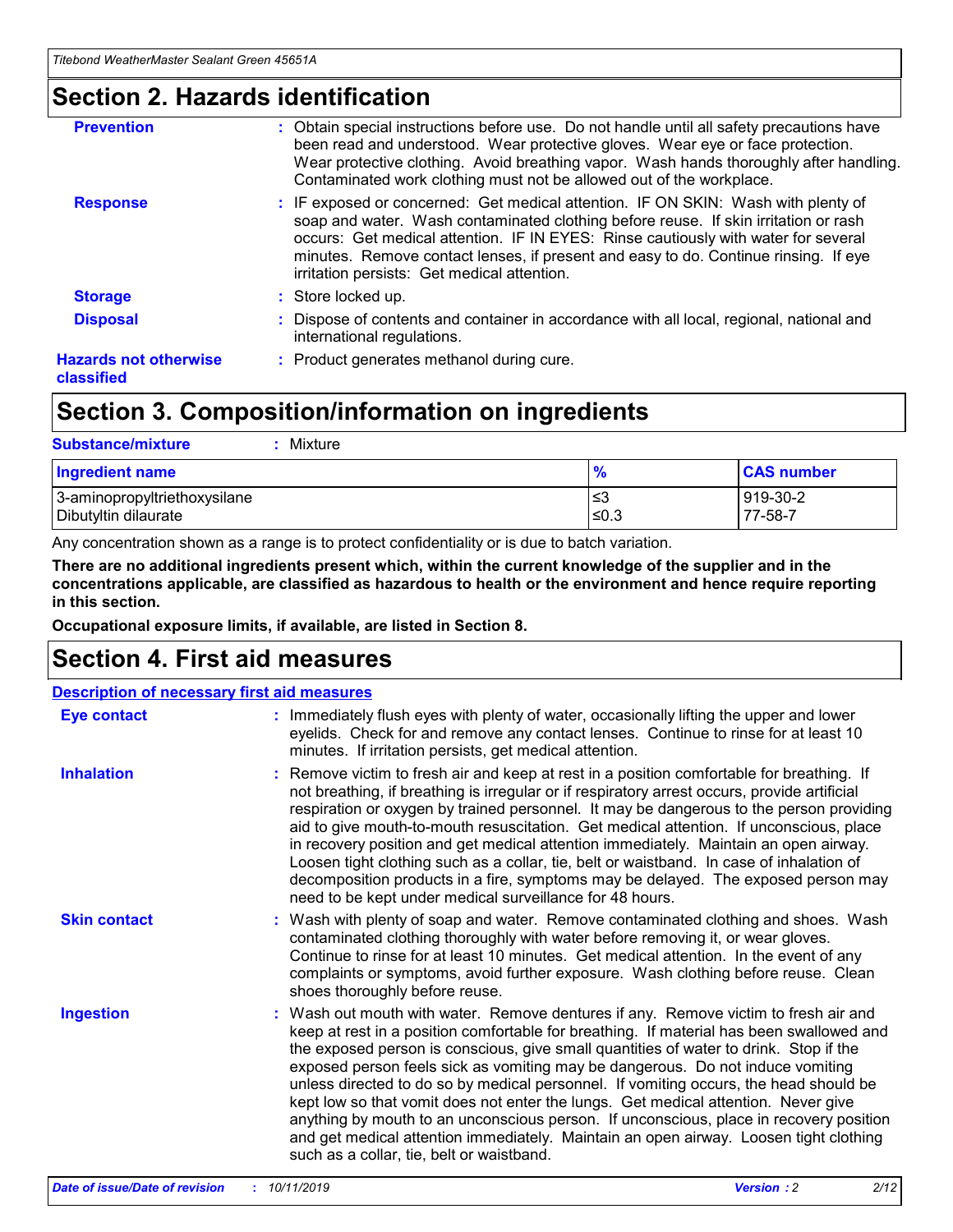## **Section 4. First aid measures**

| Most important symptoms/effects, acute and delayed |  |                                                                                                                                                                                                                                                                                                                                                                                                                 |
|----------------------------------------------------|--|-----------------------------------------------------------------------------------------------------------------------------------------------------------------------------------------------------------------------------------------------------------------------------------------------------------------------------------------------------------------------------------------------------------------|
| <b>Potential acute health effects</b>              |  |                                                                                                                                                                                                                                                                                                                                                                                                                 |
| <b>Eye contact</b>                                 |  | : May cause eye irritation.                                                                                                                                                                                                                                                                                                                                                                                     |
| <b>Inhalation</b>                                  |  | : No known significant effects or critical hazards.                                                                                                                                                                                                                                                                                                                                                             |
| <b>Skin contact</b>                                |  | : May cause skin irritation.                                                                                                                                                                                                                                                                                                                                                                                    |
| <b>Ingestion</b>                                   |  | : No known significant effects or critical hazards.                                                                                                                                                                                                                                                                                                                                                             |
| Over-exposure signs/symptoms                       |  |                                                                                                                                                                                                                                                                                                                                                                                                                 |
| <b>Eye contact</b>                                 |  | : Adverse symptoms may include the following:<br>irritation<br>watering<br>redness                                                                                                                                                                                                                                                                                                                              |
| <b>Inhalation</b>                                  |  | : Adverse symptoms may include the following:<br>reduced fetal weight<br>increase in fetal deaths<br>skeletal malformations                                                                                                                                                                                                                                                                                     |
| <b>Skin contact</b>                                |  | : Adverse symptoms may include the following:<br>irritation<br>redness<br>reduced fetal weight<br>increase in fetal deaths<br>skeletal malformations                                                                                                                                                                                                                                                            |
| <b>Ingestion</b>                                   |  | : Adverse symptoms may include the following:<br>reduced fetal weight<br>increase in fetal deaths<br>skeletal malformations                                                                                                                                                                                                                                                                                     |
|                                                    |  | <b>Indication of immediate medical attention and special treatment needed, if necessary</b>                                                                                                                                                                                                                                                                                                                     |
| <b>Notes to physician</b>                          |  | : In case of inhalation of decomposition products in a fire, symptoms may be delayed.<br>The exposed person may need to be kept under medical surveillance for 48 hours.                                                                                                                                                                                                                                        |
| <b>Specific treatments</b>                         |  | : No specific treatment.                                                                                                                                                                                                                                                                                                                                                                                        |
| <b>Protection of first-aiders</b>                  |  | : No action shall be taken involving any personal risk or without suitable training. If it is<br>suspected that fumes are still present, the rescuer should wear an appropriate mask or<br>self-contained breathing apparatus. It may be dangerous to the person providing aid to<br>give mouth-to-mouth resuscitation. Wash contaminated clothing thoroughly with water<br>before removing it, or wear gloves. |

**See toxicological information (Section 11)**

### **Section 5. Fire-fighting measures**

| <b>Extinguishing media</b>                             |                                                                                                                                                                                                     |
|--------------------------------------------------------|-----------------------------------------------------------------------------------------------------------------------------------------------------------------------------------------------------|
| <b>Suitable extinguishing</b><br>media                 | : Use an extinguishing agent suitable for the surrounding fire.                                                                                                                                     |
| <b>Unsuitable extinguishing</b><br>media               | : None known.                                                                                                                                                                                       |
| <b>Specific hazards arising</b><br>from the chemical   | : In a fire or if heated, a pressure increase will occur and the container may burst.                                                                                                               |
| <b>Hazardous thermal</b><br>decomposition products     | : Decomposition products may include the following materials:<br>carbon dioxide<br>carbon monoxide<br>nitrogen oxides<br>metal oxide/oxides                                                         |
| <b>Special protective actions</b><br>for fire-fighters | : Promptly isolate the scene by removing all persons from the vicinity of the incident if<br>there is a fire. No action shall be taken involving any personal risk or without suitable<br>training. |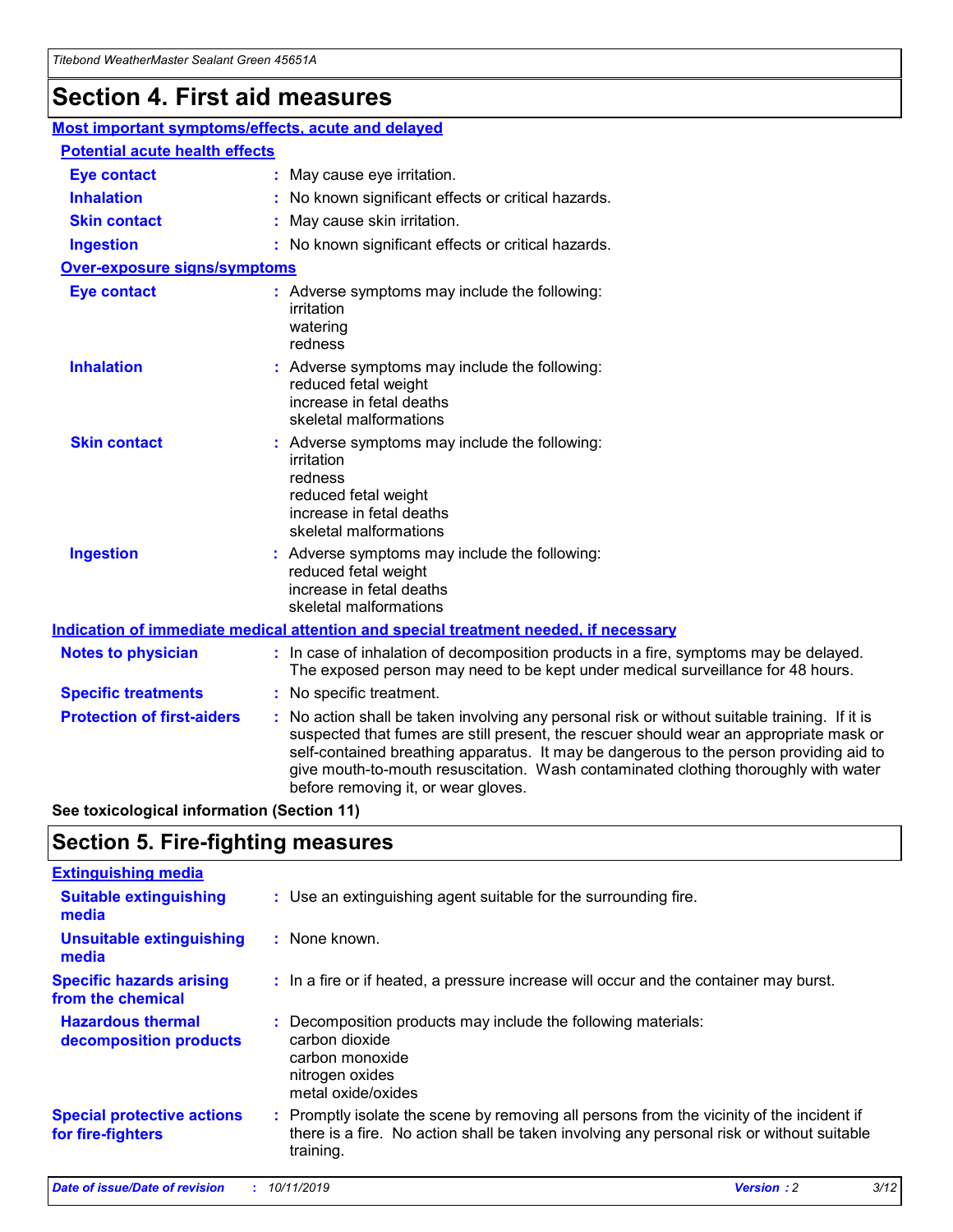### **Section 5. Fire-fighting measures**

**Special protective equipment for fire-fighters** Fire-fighters should wear appropriate protective equipment and self-contained breathing **:** apparatus (SCBA) with a full face-piece operated in positive pressure mode.

### **Section 6. Accidental release measures**

#### **Personal precautions, protective equipment and emergency procedures**

| For non-emergency<br>personnel                               | : No action shall be taken involving any personal risk or without suitable training.<br>Evacuate surrounding areas. Keep unnecessary and unprotected personnel from<br>entering. Do not touch or walk through spilled material. Avoid breathing vapor or mist.<br>Provide adequate ventilation. Wear appropriate respirator when ventilation is<br>inadequate. Put on appropriate personal protective equipment.                                                                                                                                                                                                                                                                                             |
|--------------------------------------------------------------|--------------------------------------------------------------------------------------------------------------------------------------------------------------------------------------------------------------------------------------------------------------------------------------------------------------------------------------------------------------------------------------------------------------------------------------------------------------------------------------------------------------------------------------------------------------------------------------------------------------------------------------------------------------------------------------------------------------|
|                                                              | For emergency responders : If specialized clothing is required to deal with the spillage, take note of any information in<br>Section 8 on suitable and unsuitable materials. See also the information in "For non-<br>emergency personnel".                                                                                                                                                                                                                                                                                                                                                                                                                                                                  |
| <b>Environmental precautions</b>                             | : Avoid dispersal of spilled material and runoff and contact with soil, waterways, drains<br>and sewers. Inform the relevant authorities if the product has caused environmental<br>pollution (sewers, waterways, soil or air).                                                                                                                                                                                                                                                                                                                                                                                                                                                                              |
| <b>Methods and materials for containment and cleaning up</b> |                                                                                                                                                                                                                                                                                                                                                                                                                                                                                                                                                                                                                                                                                                              |
| <b>Small spill</b>                                           | : Stop leak if without risk. Move containers from spill area. Dilute with water and mop up<br>if water-soluble. Alternatively, or if water-insoluble, absorb with an inert dry material and<br>place in an appropriate waste disposal container. Dispose of via a licensed waste<br>disposal contractor.                                                                                                                                                                                                                                                                                                                                                                                                     |
| <b>Large spill</b>                                           | : Stop leak if without risk. Move containers from spill area. Approach release from<br>upwind. Prevent entry into sewers, water courses, basements or confined areas. Wash<br>spillages into an effluent treatment plant or proceed as follows. Contain and collect<br>spillage with non-combustible, absorbent material e.g. sand, earth, vermiculite or<br>diatomaceous earth and place in container for disposal according to local regulations<br>(see Section 13). Dispose of via a licensed waste disposal contractor. Contaminated<br>absorbent material may pose the same hazard as the spilled product. Note: see<br>Section 1 for emergency contact information and Section 13 for waste disposal. |

### **Section 7. Handling and storage**

| <b>Precautions for safe handling</b>                                             |                                                                                                                                                                                                                                                                                                                                                                                                                                                                                                                                                                                                                                                                                                                                                                                                                                                  |
|----------------------------------------------------------------------------------|--------------------------------------------------------------------------------------------------------------------------------------------------------------------------------------------------------------------------------------------------------------------------------------------------------------------------------------------------------------------------------------------------------------------------------------------------------------------------------------------------------------------------------------------------------------------------------------------------------------------------------------------------------------------------------------------------------------------------------------------------------------------------------------------------------------------------------------------------|
| <b>Protective measures</b>                                                       | : Put on appropriate personal protective equipment (see Section 8). Persons with a<br>history of skin sensitization problems should not be employed in any process in which<br>this product is used. Avoid exposure - obtain special instructions before use. Avoid<br>exposure during pregnancy. Do not handle until all safety precautions have been read<br>and understood. Do not get in eyes or on skin or clothing. Do not ingest. Avoid<br>breathing vapor or mist. If during normal use the material presents a respiratory hazard,<br>use only with adequate ventilation or wear appropriate respirator. Keep in the original<br>container or an approved alternative made from a compatible material, kept tightly<br>closed when not in use. Empty containers retain product residue and can be hazardous.<br>Do not reuse container. |
| <b>Advice on general</b><br>occupational hygiene                                 | : Eating, drinking and smoking should be prohibited in areas where this material is<br>handled, stored and processed. Workers should wash hands and face before eating,<br>drinking and smoking. Remove contaminated clothing and protective equipment before<br>entering eating areas. See also Section 8 for additional information on hygiene<br>measures.                                                                                                                                                                                                                                                                                                                                                                                                                                                                                    |
| <b>Conditions for safe storage,</b><br>including any<br><b>incompatibilities</b> | Store between the following temperatures: 0 to 120°C (32 to 248°F). Store in<br>accordance with local regulations. Store in original container protected from direct<br>sunlight in a dry, cool and well-ventilated area, away from incompatible materials (see<br>Section 10) and food and drink. Store locked up. Keep container tightly closed and<br>sealed until ready for use. Containers that have been opened must be carefully<br>resealed and kept upright to prevent leakage. Do not store in unlabeled containers.<br>Use appropriate containment to avoid environmental contamination. See Section 10 for<br>incompatible materials before handling or use.                                                                                                                                                                         |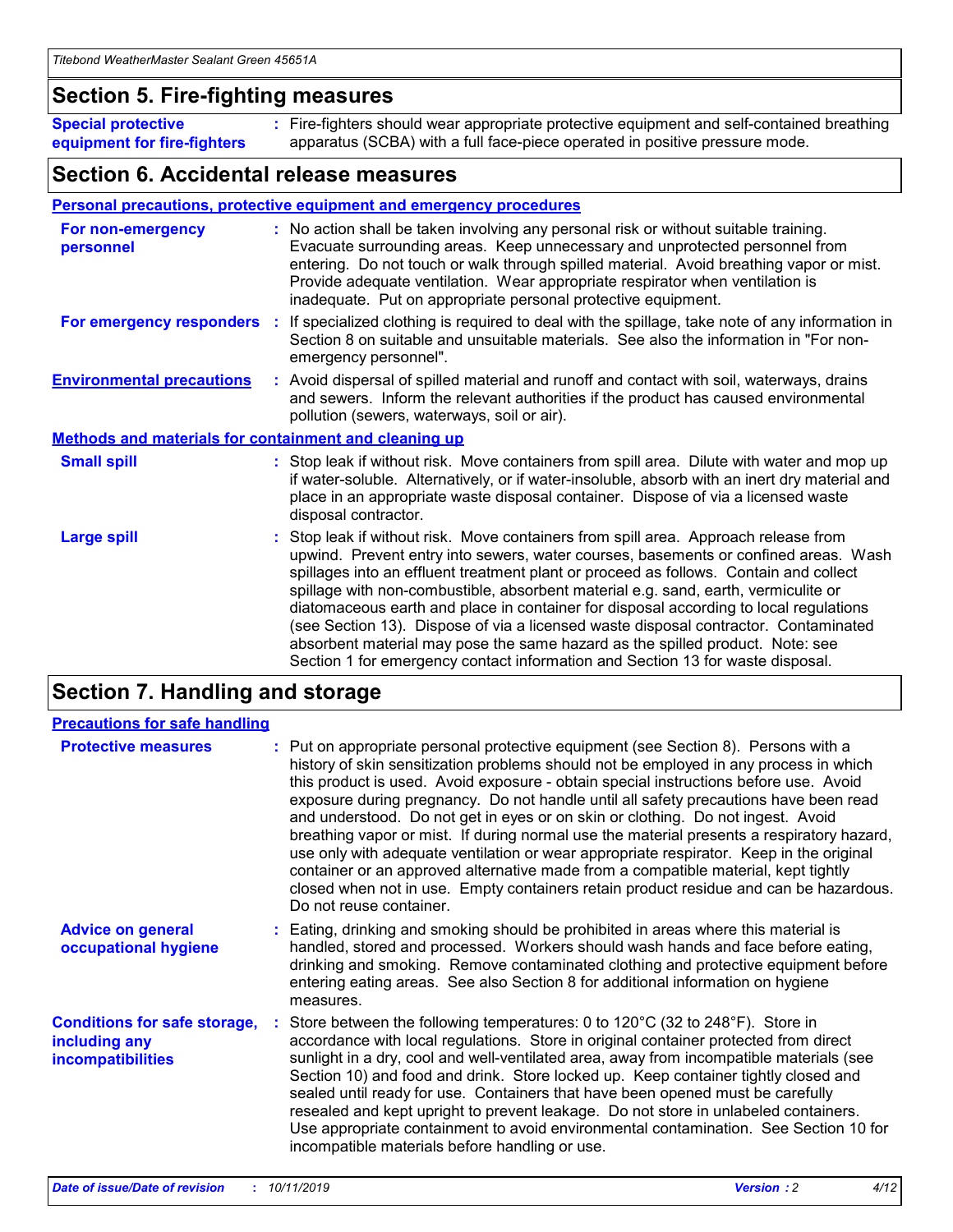## **Section 8. Exposure controls/personal protection**

#### **Control parameters**

#### **Occupational exposure limits**

| <b>Ingredient name</b>                               |    |                                          | <b>Exposure limits</b>                                                                                                                                                                                                                                                                                                                                                                                                                                                                                                                                                                                                 |
|------------------------------------------------------|----|------------------------------------------|------------------------------------------------------------------------------------------------------------------------------------------------------------------------------------------------------------------------------------------------------------------------------------------------------------------------------------------------------------------------------------------------------------------------------------------------------------------------------------------------------------------------------------------------------------------------------------------------------------------------|
| 3-aminopropyltriethoxysilane<br>Dibutyltin dilaurate |    |                                          | None.<br>ACGIH TLV (United States, 3/2019). Absorbed through skin.<br>Notes: as Sn<br>TWA: 0.1 mg/m <sup>3</sup> , (as Sn) 8 hours.<br>STEL: 0.2 mg/m <sup>3</sup> , (as Sn) 15 minutes.<br>NIOSH REL (United States, 10/2016). Absorbed through skin.<br>Notes: as Sn<br>TWA: 0.1 mg/m <sup>3</sup> , (as Sn) 10 hours.<br>OSHA PEL (United States, 5/2018). Notes: as Sn<br>TWA: $0.1 \text{ mg/m}^3$ , (as Sn) 8 hours.<br>OSHA PEL 1989 (United States, 3/1989). Absorbed through skin.<br>Notes: measured as Sn<br>TWA: 0.1 mg/m <sup>3</sup> , (measured as Sn) 8 hours. Form: Organic                           |
| <b>Appropriate engineering</b><br>controls           |    |                                          | : If user operations generate dust, fumes, gas, vapor or mist, use process enclosures,<br>local exhaust ventilation or other engineering controls to keep worker exposure to<br>airborne contaminants below any recommended or statutory limits.                                                                                                                                                                                                                                                                                                                                                                       |
| <b>Environmental exposure</b><br><b>controls</b>     |    |                                          | Emissions from ventilation or work process equipment should be checked to ensure<br>they comply with the requirements of environmental protection legislation. In some<br>cases, fume scrubbers, filters or engineering modifications to the process equipment<br>will be necessary to reduce emissions to acceptable levels.                                                                                                                                                                                                                                                                                          |
| <b>Individual protection measures</b>                |    |                                          |                                                                                                                                                                                                                                                                                                                                                                                                                                                                                                                                                                                                                        |
| <b>Hygiene measures</b>                              |    |                                          | : Wash hands, forearms and face thoroughly after handling chemical products, before<br>eating, smoking and using the lavatory and at the end of the working period.<br>Appropriate techniques should be used to remove potentially contaminated clothing.<br>Contaminated work clothing should not be allowed out of the workplace. Wash<br>contaminated clothing before reusing. Ensure that eyewash stations and safety<br>showers are close to the workstation location.                                                                                                                                            |
| <b>Eye/face protection</b>                           |    |                                          | : Safety eyewear complying with an approved standard should be used when a risk<br>assessment indicates this is necessary to avoid exposure to liquid splashes, mists,<br>gases or dusts. If contact is possible, the following protection should be worn, unless<br>the assessment indicates a higher degree of protection: chemical splash goggles.                                                                                                                                                                                                                                                                  |
| <b>Skin protection</b>                               |    |                                          |                                                                                                                                                                                                                                                                                                                                                                                                                                                                                                                                                                                                                        |
| <b>Hand protection</b>                               |    |                                          | : Chemical-resistant, impervious gloves complying with an approved standard should be<br>worn at all times when handling chemical products if a risk assessment indicates this is<br>necessary. Considering the parameters specified by the glove manufacturer, check<br>during use that the gloves are still retaining their protective properties. It should be<br>noted that the time to breakthrough for any glove material may be different for different<br>glove manufacturers. In the case of mixtures, consisting of several substances, the<br>protection time of the gloves cannot be accurately estimated. |
| <b>Body protection</b>                               |    | handling this product.                   | Personal protective equipment for the body should be selected based on the task being<br>performed and the risks involved and should be approved by a specialist before                                                                                                                                                                                                                                                                                                                                                                                                                                                |
| <b>Other skin protection</b>                         |    | specialist before handling this product. | : Appropriate footwear and any additional skin protection measures should be selected<br>based on the task being performed and the risks involved and should be approved by a                                                                                                                                                                                                                                                                                                                                                                                                                                          |
| <b>Respiratory protection</b>                        | ÷. | aspects of use.                          | Based on the hazard and potential for exposure, select a respirator that meets the<br>appropriate standard or certification. Respirators must be used according to a<br>respiratory protection program to ensure proper fitting, training, and other important                                                                                                                                                                                                                                                                                                                                                         |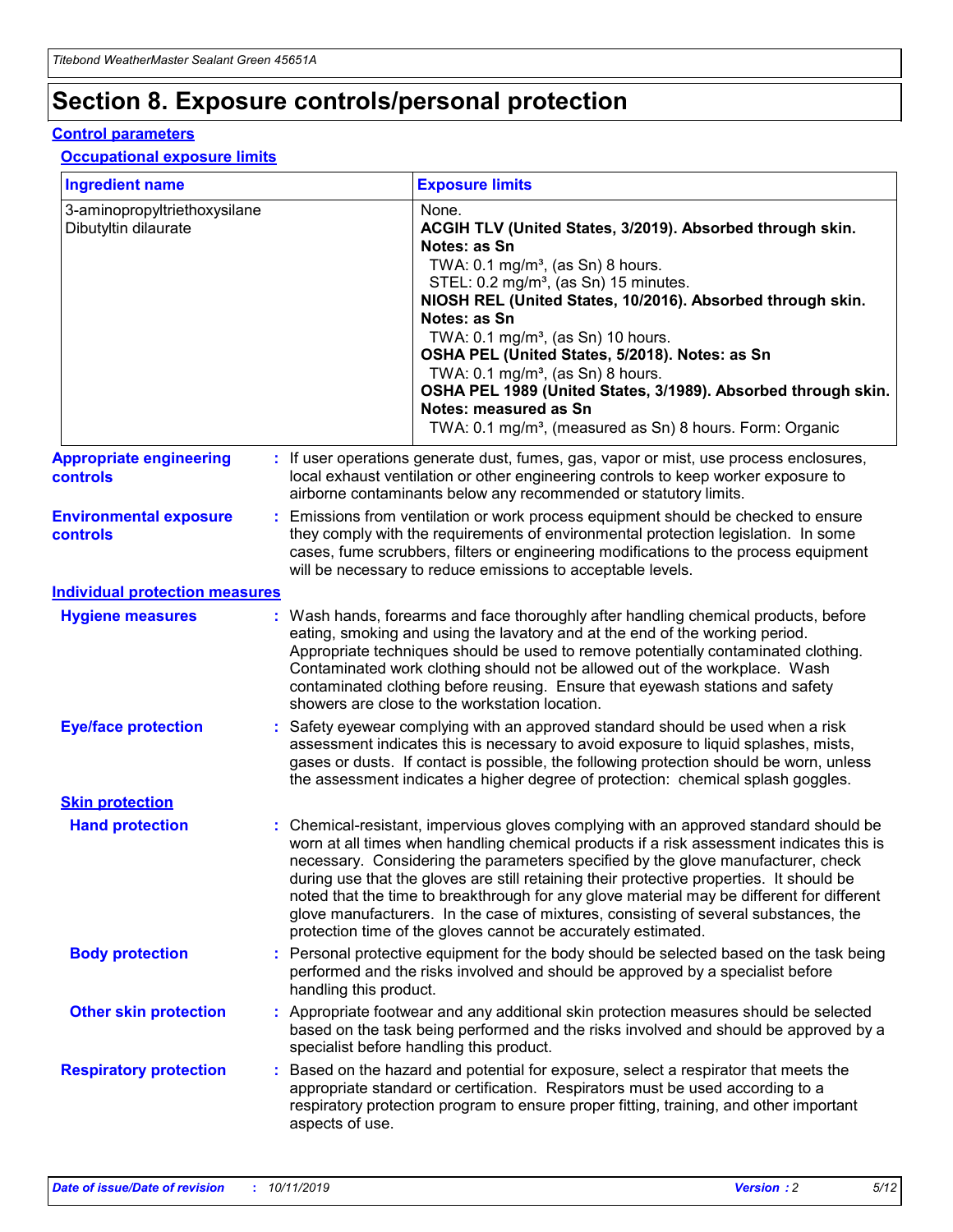### **Section 9. Physical and chemical properties**

#### **Appearance**

| <b>Physical state</b>                             | : Liquid. [Paste.]                                              |
|---------------------------------------------------|-----------------------------------------------------------------|
| Color                                             | Green.                                                          |
| Odor                                              | : None [Slight]                                                 |
| <b>Odor threshold</b>                             | $:$ Not available.                                              |
| рH                                                | : Not applicable.                                               |
| <b>Melting point</b>                              | : Not available.                                                |
| <b>Boiling point</b>                              | : >100°C (>212°F)                                               |
| <b>Flash point</b>                                | : Closed cup: $>200^{\circ}$ C ( $>392^{\circ}$ F) [Setaflash.] |
| <b>Evaporation rate</b>                           | $:$ <1 (butyl acetate = 1)                                      |
| <b>Flammability (solid, gas)</b>                  | : Not available.                                                |
| Lower and upper explosive<br>(flammable) limits   | : Not available.                                                |
| <b>VOC (less water, less</b>                      | $: 0$ g/l                                                       |
| exempt solvents)                                  |                                                                 |
| <b>Volatility</b>                                 | $: 0\%$ (w/w)                                                   |
| <b>Vapor density</b>                              | : Not available.                                                |
| <b>Relative density</b>                           | : 1.4329                                                        |
| <b>Solubility</b>                                 | Insoluble in the following materials: cold water and hot water. |
| <b>Solubility in water</b>                        | : Not available.                                                |
| <b>Partition coefficient: n-</b><br>octanol/water | $:$ Not available.                                              |
| <b>Auto-ignition temperature</b>                  | : Not available.                                                |
| <b>Decomposition temperature</b>                  | : Not available.                                                |

### **Section 10. Stability and reactivity**

| <b>Reactivity</b>                            |    | : No specific test data related to reactivity available for this product or its ingredients.            |
|----------------------------------------------|----|---------------------------------------------------------------------------------------------------------|
| <b>Chemical stability</b>                    |    | : The product is stable.                                                                                |
| <b>Possibility of hazardous</b><br>reactions |    | : Under normal conditions of storage and use, hazardous reactions will not occur.                       |
| <b>Conditions to avoid</b>                   |    | : No specific data.                                                                                     |
| <b>Incompatible materials</b>                | ٠. | No specific data.                                                                                       |
| <b>Hazardous decomposition</b><br>products   | ÷. | Under normal conditions of storage and use, hazardous decomposition products should<br>not be produced. |

### **Section 11. Toxicological information**

### **Information on toxicological effects**

#### **Acute toxicity**

| <b>Product/ingredient name</b> | <b>Result</b>           | <b>Species</b> | <b>Dose</b>                | <b>Exposure</b> |
|--------------------------------|-------------------------|----------------|----------------------------|-----------------|
| 3-aminopropyltriethoxysilane   | <b>ILD50 Dermal</b>     | Rabbit         | 4.29 g/kg                  |                 |
| Dibutyltin dilaurate           | ILD50 Oral<br>LD50 Oral | Rat<br>Rat     | $1.57$ g/kg<br>175 $mg/kg$ |                 |
|                                |                         |                |                            |                 |

**Irritation/Corrosion**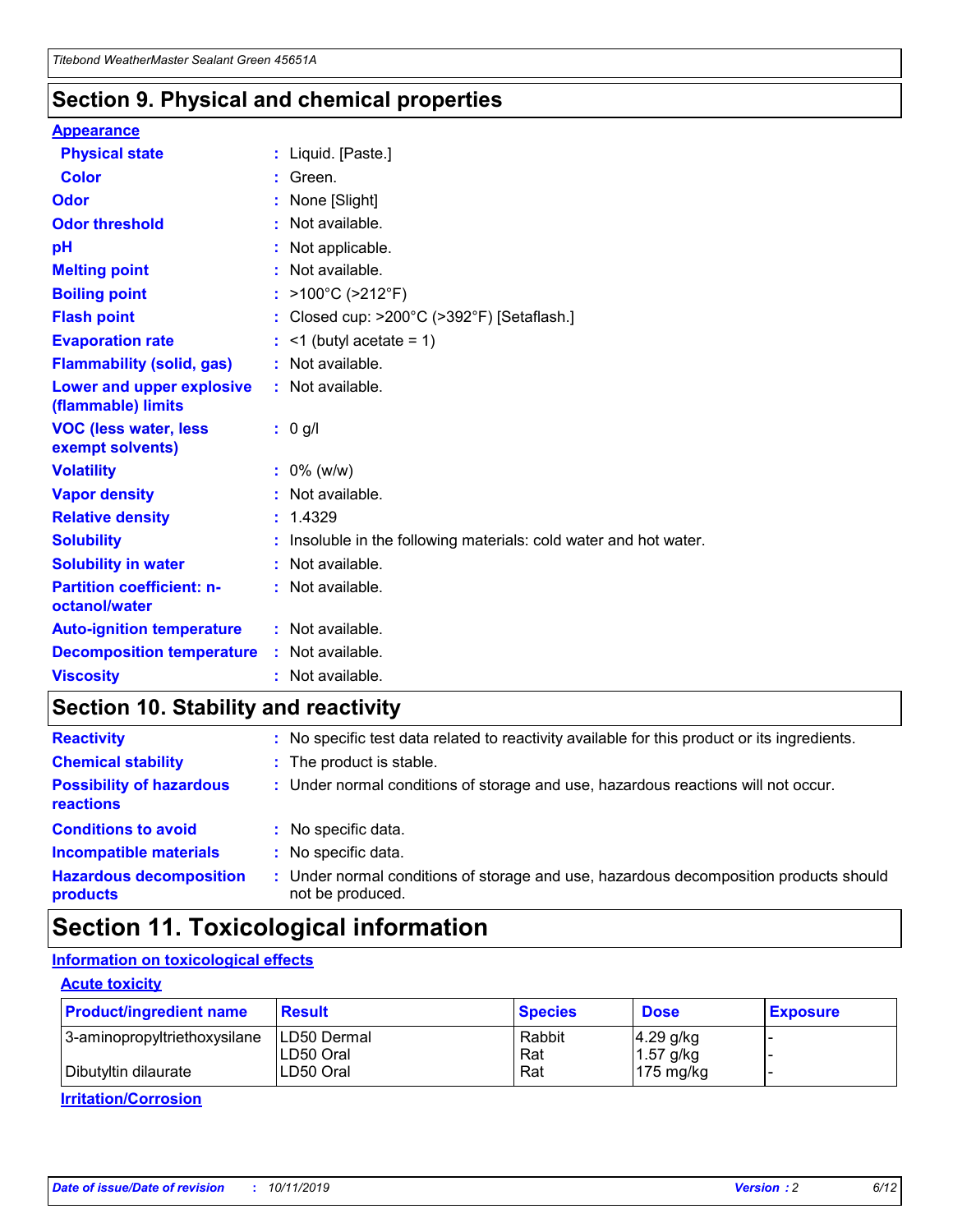## **Section 11. Toxicological information**

| <b>Product/ingredient name</b> | <b>Result</b>            | <b>Species</b> | <b>Score</b> | <b>Exposure</b>           | <b>Observation</b> |
|--------------------------------|--------------------------|----------------|--------------|---------------------------|--------------------|
| 3-aminopropyltriethoxysilane   | Eyes - Mild irritant     | Rabbit         |              | $100$ mg                  |                    |
|                                | Eyes - Severe irritant   | Rabbit         |              | 24 hours 750              |                    |
|                                |                          |                |              | ug                        |                    |
|                                | Skin - Severe irritant   | Rabbit         |              | 24 hours 5                | -                  |
| Dibutyltin dilaurate           | Eyes - Moderate irritant | Rabbit         |              | mq<br><b>24 hours 100</b> |                    |
|                                |                          |                |              | mg                        |                    |
|                                | Skin - Severe irritant   | Rabbit         |              | 500 mg                    |                    |

#### **Sensitization**

Not available.

#### **Mutagenicity**

Not available.

#### **Carcinogenicity**

Not available.

#### **Reproductive toxicity**

Not available.

#### **Teratogenicity**

Not available.

#### **Specific target organ toxicity (single exposure)**

Not available.

#### **Specific target organ toxicity (repeated exposure)**

| <b>Name</b>                                                                  |                                                                                                                             | <b>Category</b> | <b>Route of</b><br>exposure  | <b>Target organs</b> |
|------------------------------------------------------------------------------|-----------------------------------------------------------------------------------------------------------------------------|-----------------|------------------------------|----------------------|
| Dibutyltin dilaurate                                                         |                                                                                                                             | Category 1      | $\qquad \qquad \blacksquare$ | respiratory system   |
| <b>Aspiration hazard</b><br>Not available.                                   |                                                                                                                             |                 |                              |                      |
| <b>Information on the likely</b><br>routes of exposure                       | : Not available.                                                                                                            |                 |                              |                      |
| <b>Potential acute health effects</b>                                        |                                                                                                                             |                 |                              |                      |
| <b>Eye contact</b>                                                           | : May cause eye irritation.                                                                                                 |                 |                              |                      |
| <b>Inhalation</b>                                                            | : No known significant effects or critical hazards.                                                                         |                 |                              |                      |
| <b>Skin contact</b>                                                          | : May cause skin irritation.                                                                                                |                 |                              |                      |
| <b>Ingestion</b>                                                             | : No known significant effects or critical hazards.                                                                         |                 |                              |                      |
| Symptoms related to the physical, chemical and toxicological characteristics |                                                                                                                             |                 |                              |                      |
| <b>Eye contact</b>                                                           | : Adverse symptoms may include the following:<br>irritation<br>watering<br>redness                                          |                 |                              |                      |
| <b>Inhalation</b>                                                            | : Adverse symptoms may include the following:<br>reduced fetal weight<br>increase in fetal deaths<br>skeletal malformations |                 |                              |                      |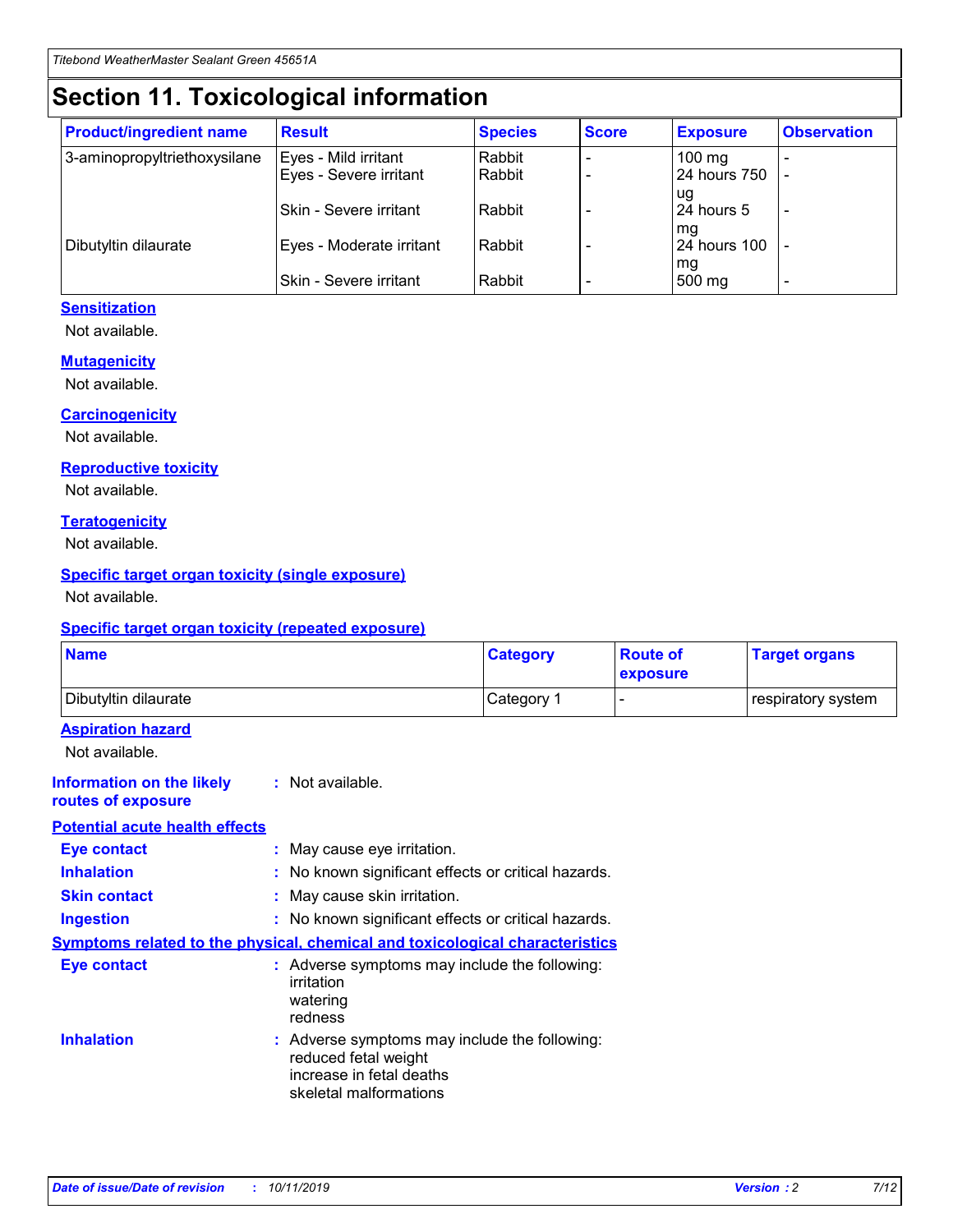## **Section 11. Toxicological information**

| <b>Skin contact</b>                     | : Adverse symptoms may include the following:<br>irritation<br>redness<br>reduced fetal weight<br>increase in fetal deaths<br>skeletal malformations |
|-----------------------------------------|------------------------------------------------------------------------------------------------------------------------------------------------------|
| <b>Ingestion</b>                        | : Adverse symptoms may include the following:<br>reduced fetal weight<br>increase in fetal deaths<br>skeletal malformations                          |
|                                         | Delayed and immediate effects and also chronic effects from short and long term exposure                                                             |
| <b>Short term exposure</b>              |                                                                                                                                                      |
| <b>Potential immediate</b><br>effects   | : Not available.                                                                                                                                     |
| <b>Potential delayed effects</b>        | : Not available.                                                                                                                                     |
| <b>Long term exposure</b>               |                                                                                                                                                      |
| <b>Potential immediate</b><br>effects   | : Not available.                                                                                                                                     |
| <b>Potential delayed effects</b>        | : Not available.                                                                                                                                     |
| <b>Potential chronic health effects</b> |                                                                                                                                                      |
| Not available.                          |                                                                                                                                                      |
| <b>General</b>                          | : Once sensitized, a severe allergic reaction may occur when subsequently exposed to<br>very low levels.                                             |
| <b>Carcinogenicity</b>                  | : No known significant effects or critical hazards.                                                                                                  |
| <b>Mutagenicity</b>                     | No known significant effects or critical hazards.                                                                                                    |
| <b>Teratogenicity</b>                   | May damage the unborn child.                                                                                                                         |
| <b>Developmental effects</b>            | No known significant effects or critical hazards.                                                                                                    |
| <b>Fertility effects</b>                | : May damage fertility.                                                                                                                              |
| <b>Numerical measures of toxicity</b>   |                                                                                                                                                      |
| <b>Acute toxicity estimates</b>         |                                                                                                                                                      |
|                                         |                                                                                                                                                      |

Not available.

## **Section 12. Ecological information**

#### **Toxicity**

| <b>Product/ingredient name</b> | <b>Result</b>                     | <b>Species</b>                       | <b>Exposure</b> |
|--------------------------------|-----------------------------------|--------------------------------------|-----------------|
| Dibutyltin dilaurate           | Chronic EC10 > 2 mg/l Fresh water | Algae - Scenedesmus<br>I subspicatus | l 96 hours i    |

### **Persistence and degradability**

| <b>Product/ingredient name</b> | <b>Test</b>                                                                    | <b>Result</b>  |                   | <b>Dose</b> | <b>Inoculum</b>         |
|--------------------------------|--------------------------------------------------------------------------------|----------------|-------------------|-------------|-------------------------|
| Dibutyltin dilaurate           | OECD 301F<br>Ready<br>Biodegradability -<br>Manometric<br>Respirometry<br>Test | 23 % - 28 days |                   |             |                         |
| <b>Product/ingredient name</b> | <b>Aquatic half-life</b>                                                       |                | <b>Photolysis</b> |             | <b>Biodegradability</b> |
| Dibutyltin dilaurate           |                                                                                |                |                   |             | Inherent                |

### **Bioaccumulative potential**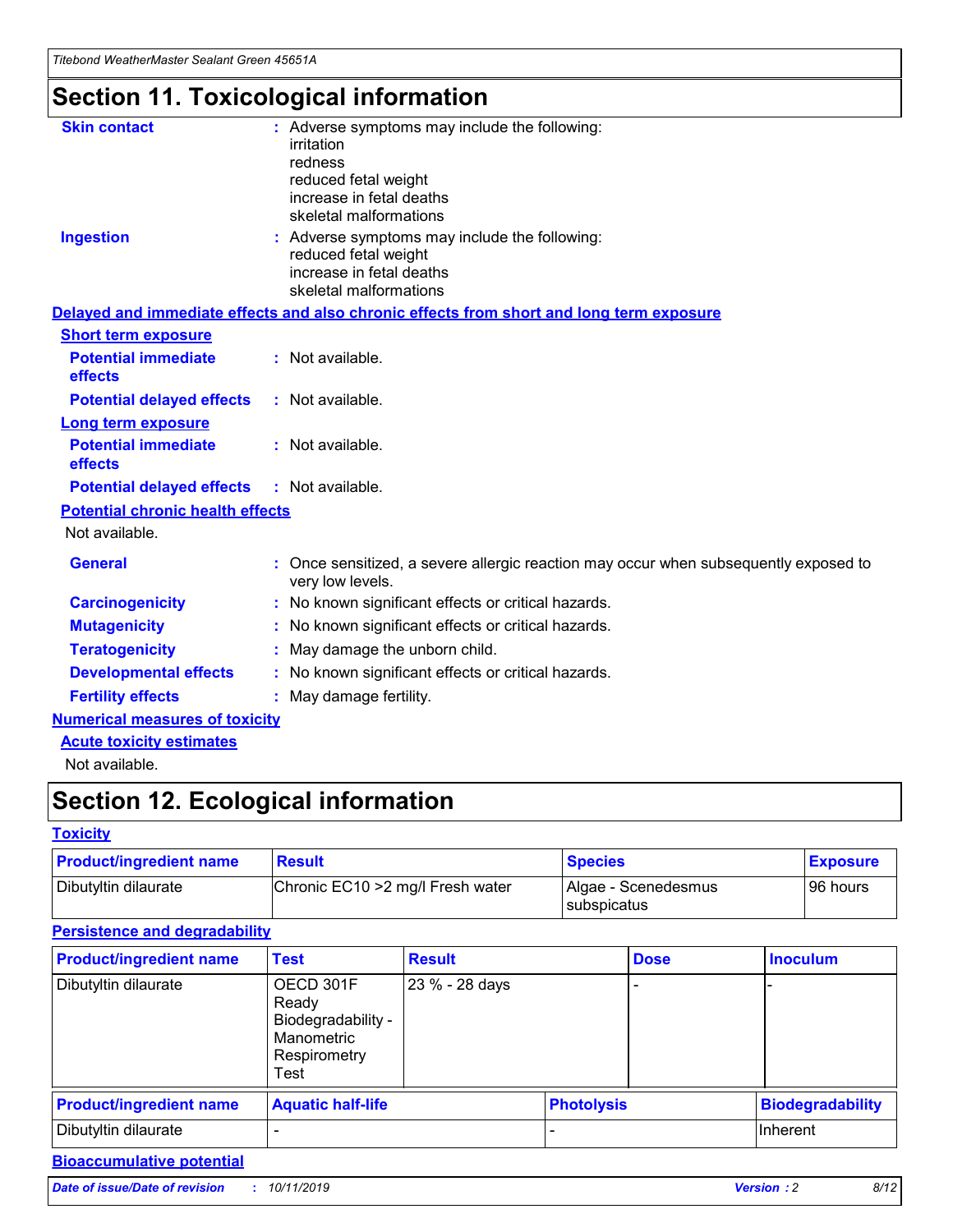## **Section 12. Ecological information**

| <b>Product/ingredient name</b> | $LoaPow$ | <b>BCF</b> | <b>Potential</b> |
|--------------------------------|----------|------------|------------------|
| 3-aminopropyltriethoxysilane   | 1.7      | 3.4        | low              |
| Dibutyltin dilaurate           | 4.44     | 2.91       | low              |

#### **Mobility in soil**

| <i></i>                                                       |                                                     |
|---------------------------------------------------------------|-----------------------------------------------------|
| <b>Soil/water partition</b><br>coefficient (K <sub>oc</sub> ) | : Not available.                                    |
| <b>Other adverse effects</b>                                  | : No known significant effects or critical hazards. |

### **Section 13. Disposal considerations**

**Disposal methods :**

The generation of waste should be avoided or minimized wherever possible. Disposal of this product, solutions and any by-products should at all times comply with the requirements of environmental protection and waste disposal legislation and any regional local authority requirements. Dispose of surplus and non-recyclable products via a licensed waste disposal contractor. Waste should not be disposed of untreated to the sewer unless fully compliant with the requirements of all authorities with jurisdiction. Waste packaging should be recycled. Incineration or landfill should only be considered when recycling is not feasible. This material and its container must be disposed of in a safe way. Care should be taken when handling emptied containers that have not been cleaned or rinsed out. Empty containers or liners may retain some product residues. Avoid dispersal of spilled material and runoff and contact with soil, waterways, drains and sewers.

## **Section 14. Transport information**

|                                      | <b>DOT</b><br><b>Classification</b> | <b>TDG</b><br><b>Classification</b> | <b>Mexico</b><br><b>Classification</b> | <b>ADR/RID</b>           | <b>IMDG</b>              | <b>IATA</b>    |
|--------------------------------------|-------------------------------------|-------------------------------------|----------------------------------------|--------------------------|--------------------------|----------------|
| <b>UN number</b>                     | Not regulated.                      | Not regulated.                      | Not regulated.                         | Not regulated.           | Not regulated.           | Not regulated. |
| <b>UN proper</b><br>shipping name    | $\blacksquare$                      |                                     |                                        |                          |                          |                |
| <b>Transport</b><br>hazard class(es) | $\blacksquare$                      | $\overline{\phantom{a}}$            | $\overline{\phantom{a}}$               | $\overline{\phantom{a}}$ | $\overline{\phantom{a}}$ | $\blacksquare$ |
| <b>Packing group</b>                 | $\overline{\phantom{a}}$            | -                                   | -                                      | -                        |                          | -              |
| <b>Environmental</b><br>hazards      | No.                                 | No.                                 | No.                                    | No.                      | No.                      | No.            |

## **Section 15. Regulatory information**

#### **U.S. Federal regulations**

#### **SARA 302/304**

#### **Composition/information on ingredients**

No products were found.

**SARA 304 RQ :** Not applicable.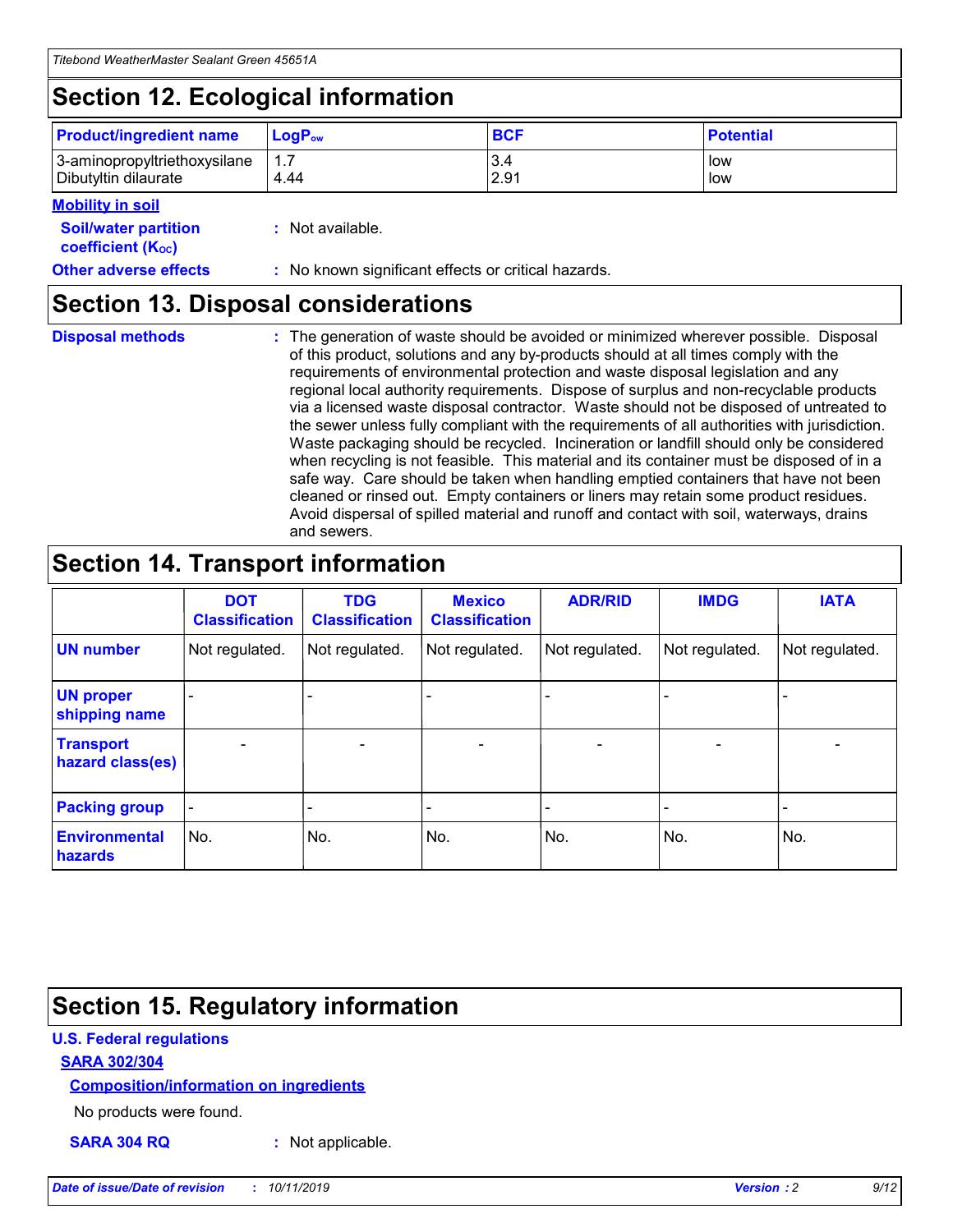### **Section 15. Regulatory information**

#### **SARA 311/312**

**Classification :** EYE IRRITATION - Category 2B SKIN SENSITIZATION - Category 1 TOXIC TO REPRODUCTION (Fertility) - Category 1B TOXIC TO REPRODUCTION (Unborn child) - Category 1B

#### **Composition/information on ingredients**

| <b>Name</b>                  | $\frac{9}{6}$ | <b>Classification</b>                                                                                            |
|------------------------------|---------------|------------------------------------------------------------------------------------------------------------------|
| 3-aminopropyltriethoxysilane | $\leq$ 3      | <b>FLAMMABLE LIQUIDS - Category 4</b><br><b>ACUTE TOXICITY (oral) - Category 4</b>                               |
|                              |               | SKIN IRRITATION - Category 2<br>EYE IRRITATION - Category 2A                                                     |
| Dibutyltin dilaurate         | ≤0.3          | ACUTE TOXICITY (oral) - Category 3<br>SKIN CORROSION - Category 1C                                               |
|                              |               | SERIOUS EYE DAMAGE - Category 1<br>SKIN SENSITIZATION - Category 1<br><b>GERM CELL MUTAGENICITY - Category 2</b> |
|                              |               | TOXIC TO REPRODUCTION (Fertility) - Category 1B<br>TOXIC TO REPRODUCTION (Unborn child) - Category 1B            |
|                              |               | SPECIFIC TARGET ORGAN TOXICITY (REPEATED<br>EXPOSURE) (respiratory system) - Category 1                          |

#### **State regulations**

| <b>Massachusetts</b> | : None of the components are listed. |
|----------------------|--------------------------------------|
| <b>New York</b>      | : None of the components are listed. |
| <b>New Jersey</b>    | : None of the components are listed. |
| Pennsylvania         | : None of the components are listed. |

#### **California Prop. 65**

**A** WARNING: This product can expose you to methanol, which is known to the State of California to cause birth defects or other reproductive harm. For more information go to www.P65Warnings.ca.gov.

| <b>Ingredient name</b> | No significant risk Maximum<br>level | acceptable dosage<br>level |
|------------------------|--------------------------------------|----------------------------|
| methanol               |                                      | Yes.                       |

#### **International regulations**

**Chemical Weapon Convention List Schedules I, II & III Chemicals** Not listed.

#### **Montreal Protocol**

Not listed.

#### **Stockholm Convention on Persistent Organic Pollutants**

Not listed.

### **UNECE Aarhus Protocol on POPs and Heavy Metals**

Not listed.

#### **Inventory list**

### **China :** All components are listed or exempted.

**United States TSCA 8(b) inventory :** All components are active or exempted.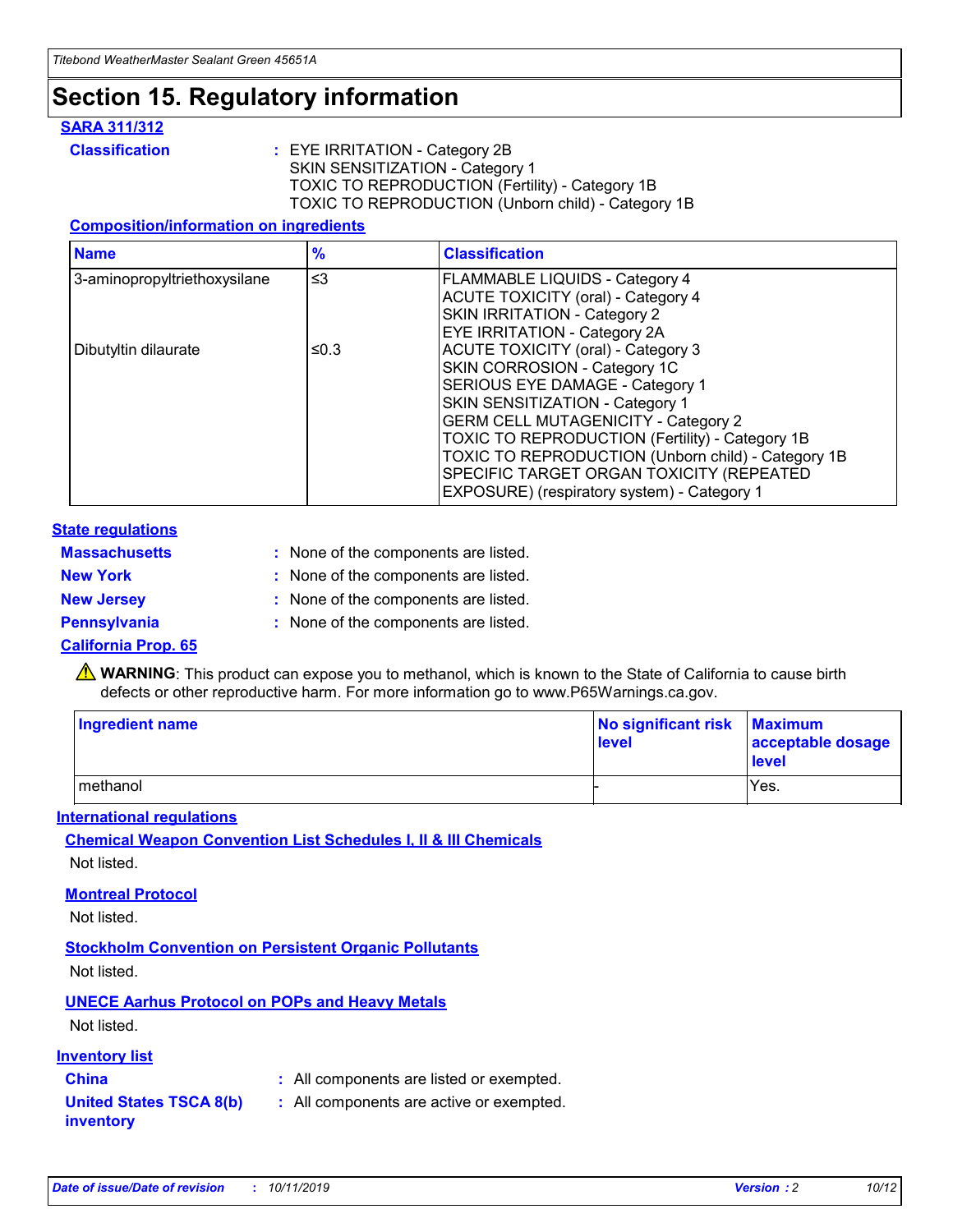## **Section 16. Other information**

**Hazardous Material Information System (U.S.A.)**



**Caution: HMIS® ratings are based on a 0-4 rating scale, with 0 representing minimal hazards or risks, and 4 representing significant hazards or risks. Although HMIS® ratings and the associated label are not required on SDSs or products leaving a facility under 29 CFR 1910.1200, the preparer may choose to provide them. HMIS® ratings are to be used with a fully implemented HMIS® program. HMIS® is a registered trademark and service mark of the American Coatings Association, Inc.**

**The customer is responsible for determining the PPE code for this material. For more information on HMIS® Personal Protective Equipment (PPE) codes, consult the HMIS® Implementation Manual.**

#### **National Fire Protection Association (U.S.A.)**



**Reprinted with permission from NFPA 704-2001, Identification of the Hazards of Materials for Emergency Response Copyright ©1997, National Fire Protection Association, Quincy, MA 02269. This reprinted material is not the complete and official position of the National Fire Protection Association, on the referenced subject which is represented only by the standard in its entirety.**

**Copyright ©2001, National Fire Protection Association, Quincy, MA 02269. This warning system is intended to be interpreted and applied only by properly trained individuals to identify fire, health and reactivity hazards of chemicals. The user is referred to certain limited number of chemicals with recommended classifications in NFPA 49 and NFPA 325, which would be used as a guideline only. Whether the chemicals are classified by NFPA or not, anyone using the 704 systems to classify chemicals does so at their own risk.**

#### **Procedure used to derive the classification**

| <b>Classification</b>                                                                                                                                                                  |                                                                                                                                                                                                                                                                   | <b>Justification</b>                                                                                                                                                                                                                                                                                       |  |
|----------------------------------------------------------------------------------------------------------------------------------------------------------------------------------------|-------------------------------------------------------------------------------------------------------------------------------------------------------------------------------------------------------------------------------------------------------------------|------------------------------------------------------------------------------------------------------------------------------------------------------------------------------------------------------------------------------------------------------------------------------------------------------------|--|
| <b>EYE IRRITATION - Category 2B</b><br>SKIN SENSITIZATION - Category 1<br><b>TOXIC TO REPRODUCTION (Fertility) - Category 1B</b><br>TOXIC TO REPRODUCTION (Unborn child) - Category 1B |                                                                                                                                                                                                                                                                   | Expert judgment<br>Expert judgment<br>Expert judgment<br>Expert judgment                                                                                                                                                                                                                                   |  |
| <b>History</b>                                                                                                                                                                         |                                                                                                                                                                                                                                                                   |                                                                                                                                                                                                                                                                                                            |  |
| <b>Date of printing</b>                                                                                                                                                                | : 4/22/2022                                                                                                                                                                                                                                                       |                                                                                                                                                                                                                                                                                                            |  |
| Date of issue/Date of<br>revision                                                                                                                                                      | : 10/11/2019                                                                                                                                                                                                                                                      |                                                                                                                                                                                                                                                                                                            |  |
| Date of previous issue                                                                                                                                                                 | : 10/16/2020                                                                                                                                                                                                                                                      |                                                                                                                                                                                                                                                                                                            |  |
| <b>Version</b>                                                                                                                                                                         | $\therefore$ 2                                                                                                                                                                                                                                                    |                                                                                                                                                                                                                                                                                                            |  |
| <b>Key to abbreviations</b>                                                                                                                                                            | $\therefore$ ATE = Acute Toxicity Estimate<br><b>BCF</b> = Bioconcentration Factor<br>IATA = International Air Transport Association<br><b>IBC</b> = Intermediate Bulk Container<br><b>IMDG = International Maritime Dangerous Goods</b><br>$UN = United Nations$ | GHS = Globally Harmonized System of Classification and Labelling of Chemicals<br>LogPow = logarithm of the octanol/water partition coefficient<br>MARPOL = International Convention for the Prevention of Pollution From Ships, 1973<br>as modified by the Protocol of 1978. ("Marpol" = marine pollution) |  |